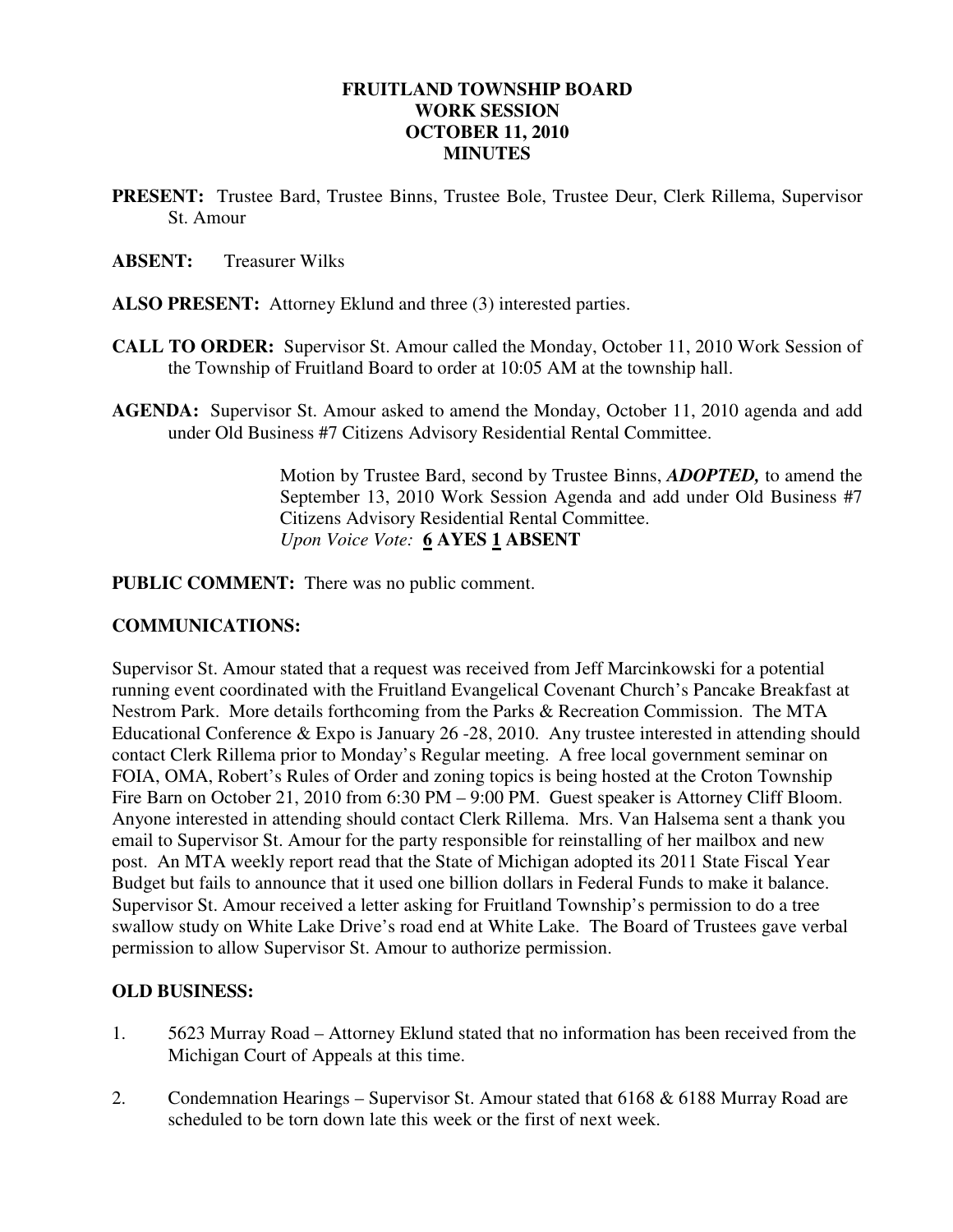# FRUITLAND TOWNSHIP OCTOBER 11, 2010 WORK SESSION MINUTES

- 3. Ordinance Enforcement Supervisor St. Amour stated that the property owner of 1490 W. Duck Lake Road has until November 2, 2010 to get his property cleaned up. It appears that not much has been occurring at the property from a recent look.
- 4. Secretary/Receptionist Position Supervisor St. Amour stated that candidate one and candidate two both declined the position. The Clerk, Treasurer and Supervisor will rereview resumes for additional interviews to take place.
- 5. Camera/Recording System Supervisor St. Amour will prepare a motion to purchase the Swann Home & Business Security Monitoring Kit for Monday's Regular meeting.
- 6. White River Light Station Supervisor St. Amour stated that Treasurer Wilks has scheduled time to review the WASP software program used at the museum with Curator McDonnell. Supervisor St. Amour received a letter from the Michigan State Housing Development Authority announcing the availability of the Michigan Lighthouse Assistance Program grant application. Funds are available for both planning  $\&$  rehabilitation activities. The application deadline is November 1, 2010. Supervisor St. Amour will research the grant and apply for the grant if applicable. The Friends of the White River Light Station sent a proposal which was reviewed. Attorney Eklund will incorporate the language discussed and make all necessary additions/deletions for review at the Monday Regular meeting.
- 7. Citizens Advisory Residential Rental Committee Attorney Eklund stated that he has not yet had a conversation with the State of Michigan Building Official about the residential code. Supervisor St. Amour also asked Attorney Eklund to speak to our Building Official for his insight also.

### **NEW BUSINESS:**

- 1. Sale of Township Land Trustee Deur stated a member of the Land Conservancy of West Michigan will contact Supervisor St. Amour to tour the property on Duck Lake Road behind the Maintenance/Fire Station buildings. A bequest was received by the Land Conservancy of West Michigan for the purchase of land in Fruitland Township. Supervisor St. Amour stated that the Clerk, Treasurer and he toured the property on four wheelers last week.
- 2. McMillan Road End Supervisor St. Amour stated that the Board of Trustees at this time is waiting for the Ganges Court case to be ruled and the 2010 year end donation time frame to expire as Fruitland Township has already spent over \$80k on this road end to date.
- 3. Parks & Recreation Commission Trustee Binns and Trustee Deur provided a copy of the proposed changes to the Parks & Recreation Master Plan. As no other changes were suggested at the work session, Clerk Rillema will make the changes on the draft on the computer and prepare a motion for the Monday Regular Meeting. Supervisor St. Amour stated that the old playground equipment has been sold and is just needs to be removed from the grounds at the Maintenance Building. Supervisor St. Amour is continuing his discussion with the MCRC regarding the possibility of additional parking along Scenic near Marcus Park. Supervisor St. Amour stated that the Parks & Recreation Commission passed a motion for both Marcus Dunes and Winterwood Shores to allow continued use of boating and lift/dock placement at Marcus Park. The Board along with Attorney Eklund regarding options that could be taken were briefly discussed and Supervisor St. Amour asked Attorney Eklund to issue his opinion in writing to the Board of Trustees for the Monday Regular